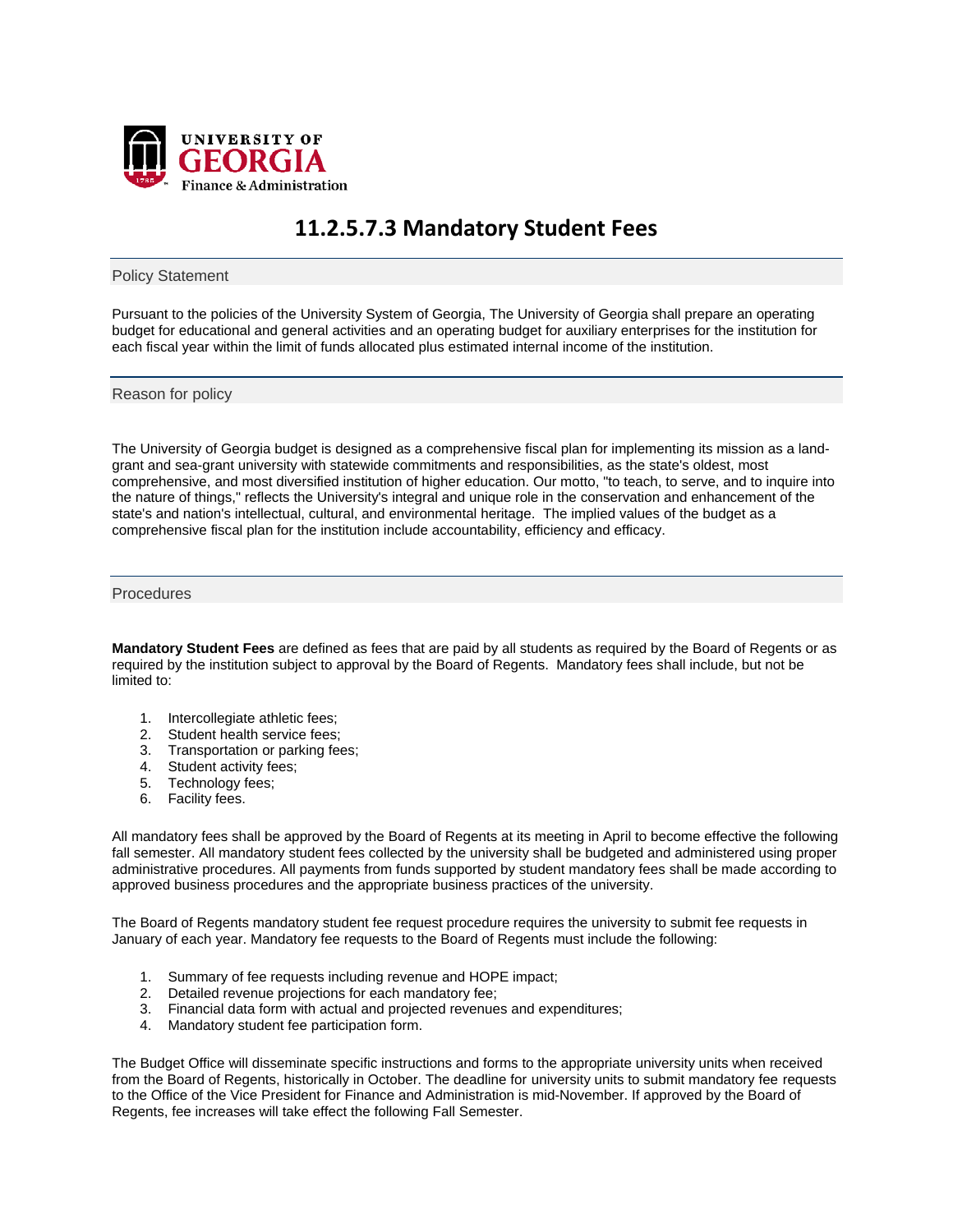**Procedure for Mandatory Student Fee Increase Request:** The annual mandatory student fee request process is initiated when the Vice President for Finance & administration receives specific fee request instructions and forms from the Board of Regents. These instructions and forms are generally received in October and distributed by the Budget Office to university units. They are due back to the Office of the Vice President for Finance and Administration in December. The submission date for mandatory fee increase requests to the Board of Regents is January.

To obtain Board of Regents approval for a mandatory student fee increase, the following detailed information must be submitted through the UGA Office of the Vice President for Instruction:

- 1. List of all fees currently charged;
- 2. Narrative description of the fee request providing a justification for the increase;
- 3. Completed Mandatory Student Fee Participation Form for each request for a new fee or an increase to a current mandatory student fee, and a budget for a current mandatory student fee;
- 4. Completed Detail of Revenue Projection form for each applicable fee that will be assessed for that fiscal year, whether an increase is being requested or not;
- 5. Financial Data form for all fees being charged, regardless of whether an increase is being requested for that fee or not.

If an increase is being requested for that fee, include the following information:

- 1. Any salary increase requested, including current personal services dollars;
- 2. Any inflationary increase expressed in percent increases and total funds. Also include a justification in narrative form.
- 3. Include both current and projected reserve balances and their intended uses.
- 4. Document any increase related to a change in service provider or contractual arrangement.
- 5. A completed Pro-Forma Financial Statement for Payback Projects. A worksheet and instructions will be furnished to assist in completion of this statement.
- 6. A completed Summary of Mandatory Fees Request form. This form includes a summary of mandatory fee increase requests, and a listing of reserves and fund balances.

All forms and spreadsheets will be available online through the Board of Regents Budget ListServe.

Please reference the links to the USG Business Procedures Manual and USG Policy Manual (under the Related Information section of this policy) for further information regarding mandatory student fees.

## **Responsibilities**

Responsible University Senior Administrator: Vice President for Finance & Administration

Responsible University Administrator: Associate Vice President - Finance Division

Policy Owner: University Budget Office

Policy Contact: Ken McCollum

Phone Number: 706-542-2802